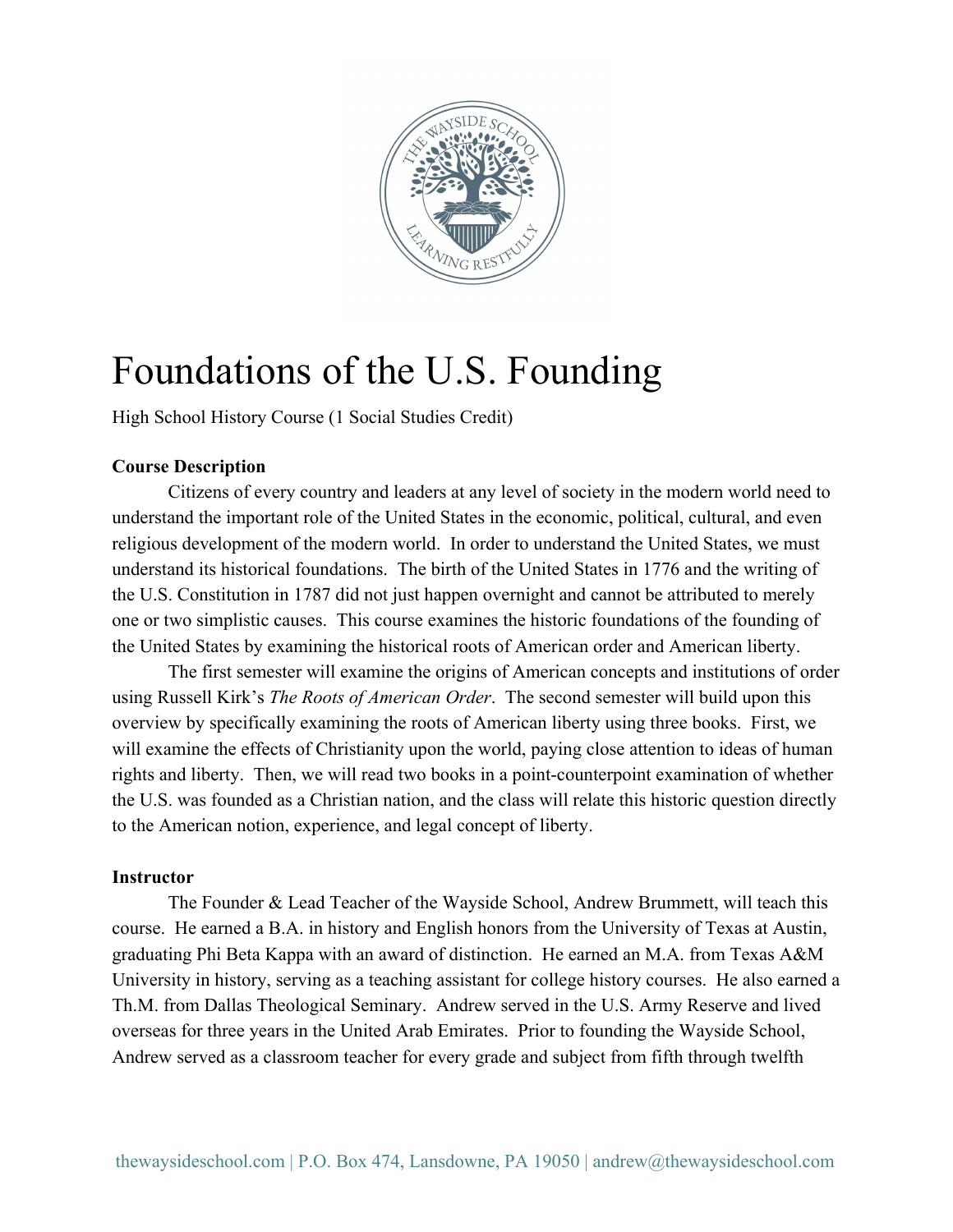grade and as the Middle School Headmaster of a classical parish microschool near Philadelphia, Christ Academy of Collingdale.

### **Weekly Rhythm of Learning**

The Wayside School is dedicated to **restful learning**, creating rhythms that promote a higher quality of learning while allowing students plenty of time for outside activities by not overloading them with homework or with unproductive time in class.

**Mondays** and **Thursdays** will primarily be reading days, during which students will spend approximately 50 minutes each day on a reading assignment and brief writing assignment. Students will normally submit one thoughtful question from their reading, keep a personal reading journal, and submit an entry to a classwide glossary of difficult words. Students may choose to do these reading assignments on other days.

On **Tuesdays** students will attend class in a live, online classroom using a video conferencing platform. The class will take place from **1:15-2:00 pm Eastern Time**. The Tuesday lesson will primarily draw from and add to the readings done the prior week.

On **Wednesdays** students will complete a written assignment lasting approximately 50 minutes based on the readings and Tuesday lesson.

On **Fridays**, the weekly lesson, assignments, and readings will come together in an in-class discussion where every student is expected to participate. The Friday class will also occur from **1:15-2:00 pm Eastern Time**.

## **Required Texts**

1st Semester:

*The Roots of American Order*, Russel Kirk (4th Edition, 2003; originally published in 1974)

2nd Semester (in order read):

*Unimaginable: What Our World Would Be Like Without Christianity*, Jeremiah Johnston (2019)

*The Founding Myth: Why Christian Nationalism Is Un-American*, Andrew Seidel (2019) *Did America Have a Christian Founding?: Separating Modern Myth from Historical Truth*, Mark David Hall (2019)

## **Course Policies**

**Registration** - This course is for students registered as home education students. It is up to the parent(s) to comply with all applicable local and state requirements. Students and parents will be provided with documentation of course completion, including a portfolio of work, grade report, and report on their attendance.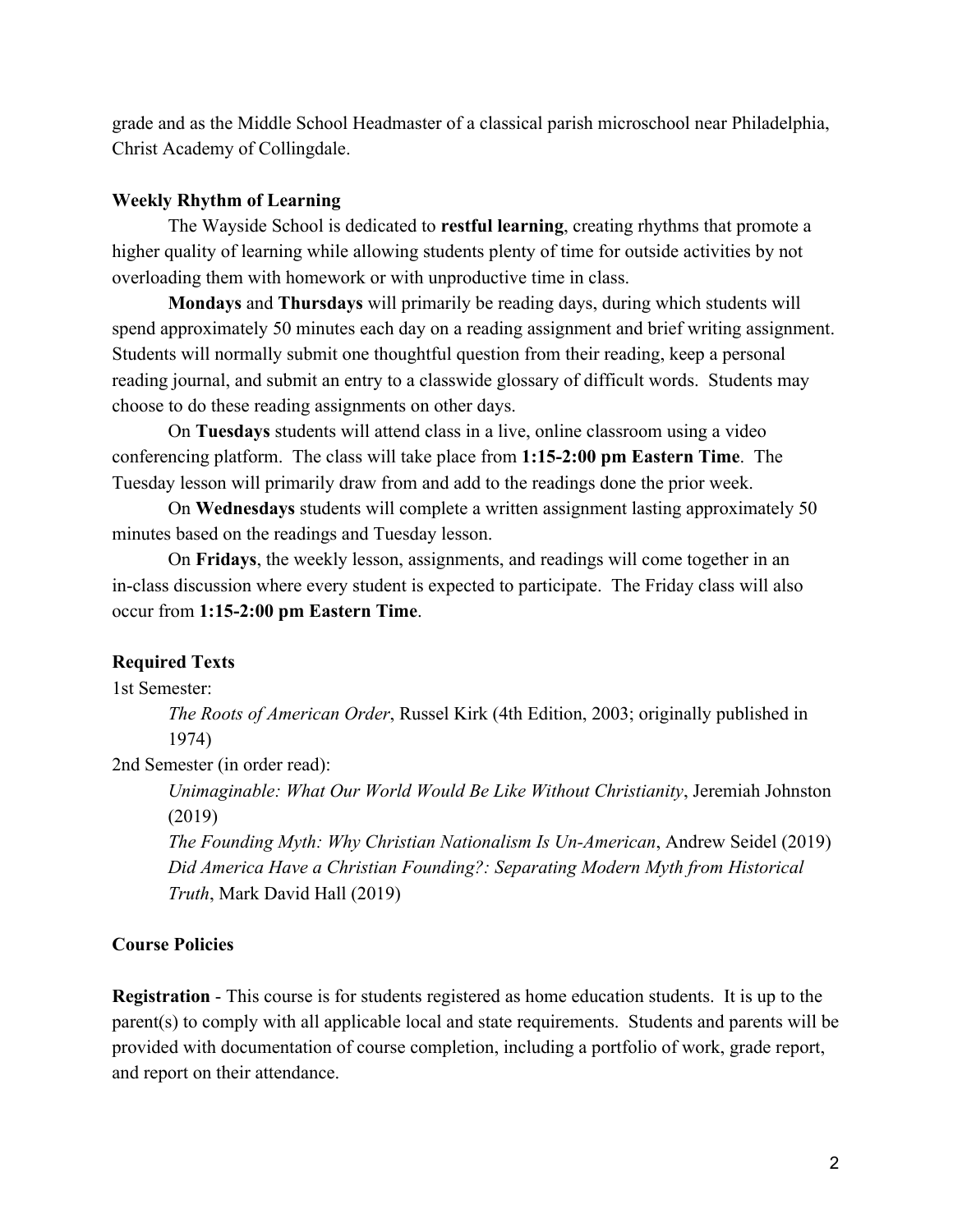**Tardies** - Students are expected to sign in five minutes before the start of class, so that class can begin on time. If a student is not present and prepared to learn at the time appointed for class to begin, then the student will be counted tardy. Three tardies will be treated as the equivalent of one absence.

**Absences** - Three absences will be allowed each semester, for any parent-documented reason. Beyond that, absences will negatively affect the student's grade.

**Grading** - Qualitative, letter grades will be used with the following meanings with regard to meeting course objectives: A is Mastery; B is Proficiency; C is Sufficiency. It is much more important to make consistent, apparent progress than to begin or end the semester at a certain level of technical mastery. A student who shows consistent effort and makes substantial progress can make an A- as a final grade, even if they still have not quite mastered every skill required. Each semester will be graded separately.

**Course Objectives** - Students are expected to make progress in reading, writing, thinking, and discussion skills in the course. Students are expected to learn certain factual knowledge of history and be able to express solid historical thought in writing.

**Late Work** - Late work for weekly assignments will not be accepted, except for excused absences. Normally work is due by midnight on the due day assigned. The second semester paper (see below) will be accepted if late, resulting in a deduction of one letter grade each day late up to three days maximum.

**Weekly Assignments** - For all reading assignments, students will make a personal reading journal entry, contribute one entry to a group glossary, and submit one short but pithy question related to the text. Each writing assignment will typically be a 1-2 page short essay in response to one or more questions. The writing and reading assignments will prepare the students for in-class discussions. Students will be required occasionally to lead these discussions and must always be ready to be called upon to read their written work to the class or to answer factual questions about the readings and weekly lesson. Quality of in-class discussion and written work, and the ability to answer factual questions, with consideration of depth of thoughtful engagement with the historical ideas, will factor into the final semester grade.

**Assessments** - 60% of the final semester grade will be based on weekly assignments, the number completed and the quality of work submitted. 20% will be based on the semester exam, and another 20% on the semester paper. The semester exams will cover the factual information learned during the course of the semester. A study guide with specific historical facts will be provided prior to the semester exams, which will occur the last Thursday of each semester. The